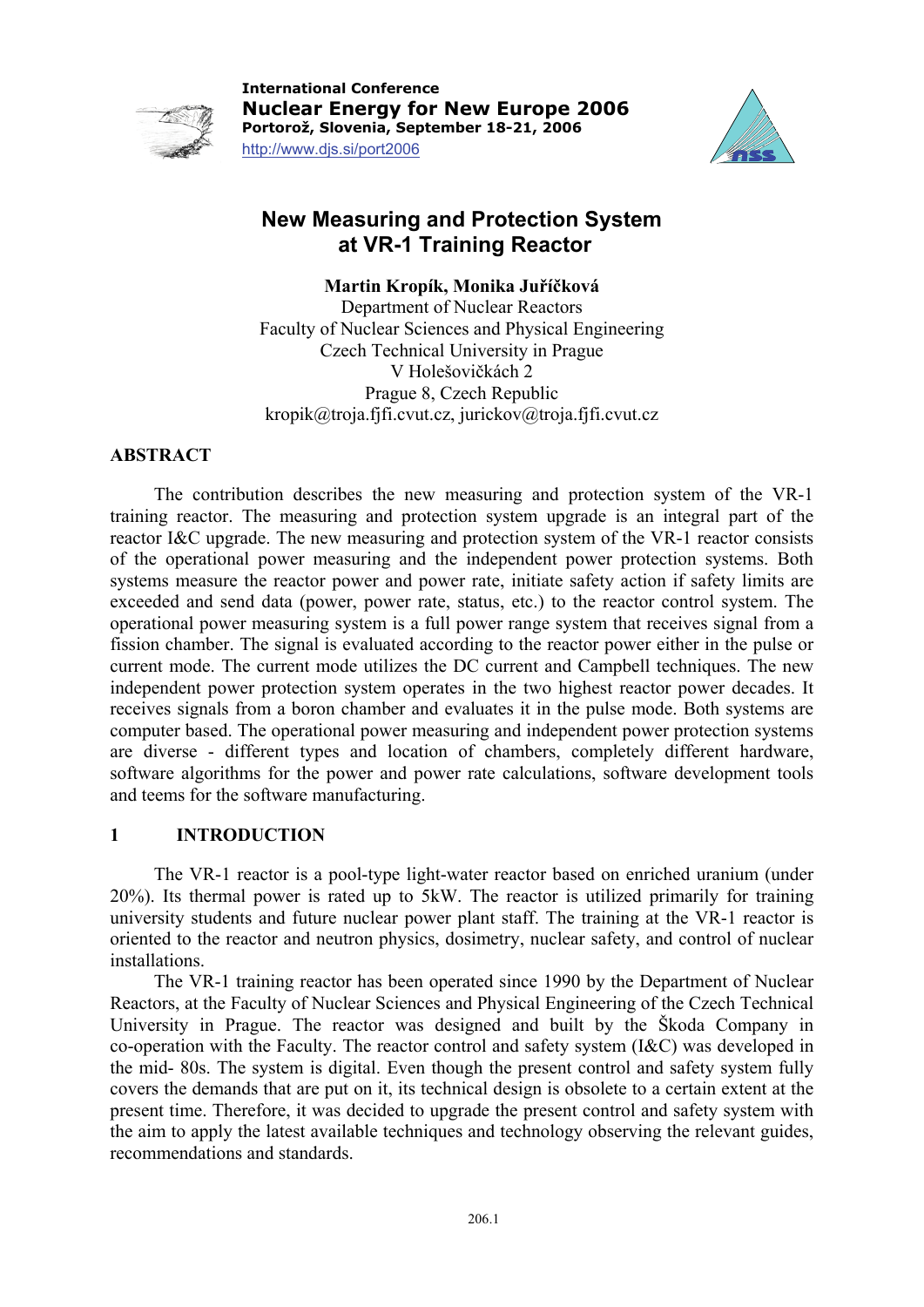The principal upgrade of the control and safety system started in 2001. Because of the frequent utilization of the VR-1 training reactor during the academic terms, it was decided to carry out the upgrade gradually – in stages during holidays so as not to affect the training at the reactor. The first stage was the human-machine interface and the control room upgrade in 2001. During the second stage of the upgrade in 2002, the control rod drives and the safety circuits were replaced. The third stage – the control system upgrade – was carried out in 2003.

The next upgrade stage is the safety (protection) system upgrade consisting of independent power protection and operational power measuring systems upgrade. The new independent power protection system was developed in 2004, licensed and installed in 2005. The last stage is the operational power measuring system upgrade; the system is developing now and is going to be installed in 2007.

#### **2 CONTROL AND SAFETY SYSTEM STRUCTURE**

This chapter explains the position and function of the operational power measuring and the independent power protection systems in the complete reactor control and safety system (I&C). A block diagram of the control and safety system is shown in Figure 1. The system structure has to meet the requirements of the Czech State Office for Nuclear Safety [1].





#### **2.1 Description of System Structure**

Firstly, the safety (protection) part of the system is described. This part of the I&C is the most important one for nuclear safety. The four operational power measuring channels (OPM, orange in Fig. 1) receive signals from wide range fission chambers (OPMCH), evaluate them, calculate the reactor power and the power rate, and send the values to the control system and to adjacent individual displays on the operator's desk of the human-machine interface (HMI) in the control room. Four channels equipped with boron chambers (IPPCH) work as an independent power protection system (IPP, yellow in Fig 1.). They also evaluate the power and the power rate, send data to the control system and to their displays and initiate a safety action if safety limits are exceeded.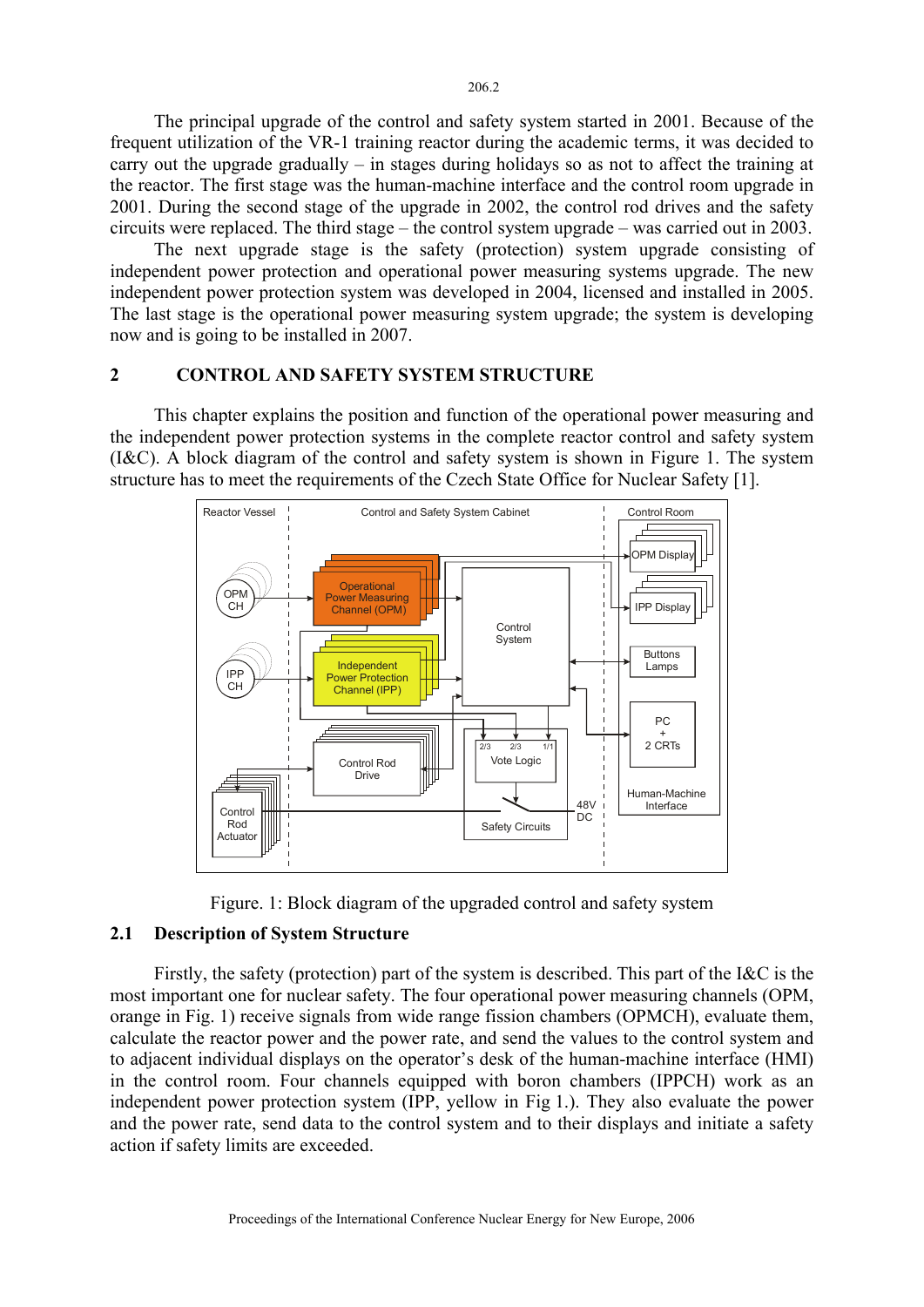The control system receives data from the OPM and IPP channels, checks received values with each other and against the safety limits. The control system calculates the average values of the reactor power and the power rate; next, it evaluates the deviation between the real power and the demanded power value set by the operator. The control system sends data to the HMI and receives commands from it. If the commands are permitted, it carries them out. The control system also serves as an automatic power regulator system and controls the movement of the control rods to achieve the required reactor power. The control rod movement is actuated by control rod drivers.

The HMI enables the communication between the control and safety system and the operator. It consists of a computer with CRT displays and indicators to show the operational status of the reactor, as well as a keyboard and buttons to control the reactor. The HMI also stores data about the history of the reactor operation.

#### **2.2 Safety (Protection) Features of the System**

Defense in depth, redundancy and diversity are applied in the reactor control and safety system to enhance its safety and reliability. Under standard conditions, the control system operates the reactor (the first level of the defense in depth), monitors the safe operation of the reactor, and if necessary, it stops the chain reaction in the reactor (reactor scram). If any problems appear within the control system, the protection system (the second level of the defense in depth) consisting of the OPM and IPP channels independently checks the reactor status; if the safety limits are exceeded, it stops the chain reaction.

To fulfill the single failure criterion, the protection system utilizes redundancy. There are four OPM and four IPP channels, three of them are active, the fourth ones operate in the stand-by mode. The channels are fully independent so that consequences of a single failure in any channel cannot penetrate to the other ones. Safety signals from both OPM and IPP channels are evaluated in the logic 2 out of 3. To protect against the common mode failure, the protection system applies diversity. There are diverse OPM and IPP channels. They vary in sensors (fission and boron chambers), hardware, and software.

The control system evaluates the reactor power, the power rate, the deviation in data of single OPM channels, system and technology status. If any failure appears, it sends the safety signal to initiate the reactor scram. The OPM and IPP channels independently compare the reactor power and the power rate with the safety limits; if these limits are exceeded, or any internal error appears, they send safety signals.

A vote logic receives the safety signals. The vote logic evaluates the inputs from the OPM channels in the logic 2 out of 3, from the IPP channels independently 2 out of 3, and the safety signal from the control system is evaluated in the logic 1 out of 1. If the conditions for the safety action request are met in at least one group (OPM, IPP or Control System), the power supply (48V DC) to the control rods is broken by the safety circuits, the rods fall down and stop the chain reaction (reactor scram). Because of the low power of the VR-1 training reactor, it is not necessary to remove residual heat from the active core.

#### **3 NEW INDEPENDENT POWER PROTECTION SYSTEM**

The development of the new independent power protection (IPP) channel started in 2004. The general contractor of the project was Škoda Nuclear Machinery Company Plzeň, and the hardware and software subcontractor was Tedia Limited. The Department of Nuclear Reactor prepared the general, hardware and software requirement, software quality assurance, verification & validation and configuration management plans, developed the safety software and carried out verification & validation. The Department has also taken an active part in the system tests.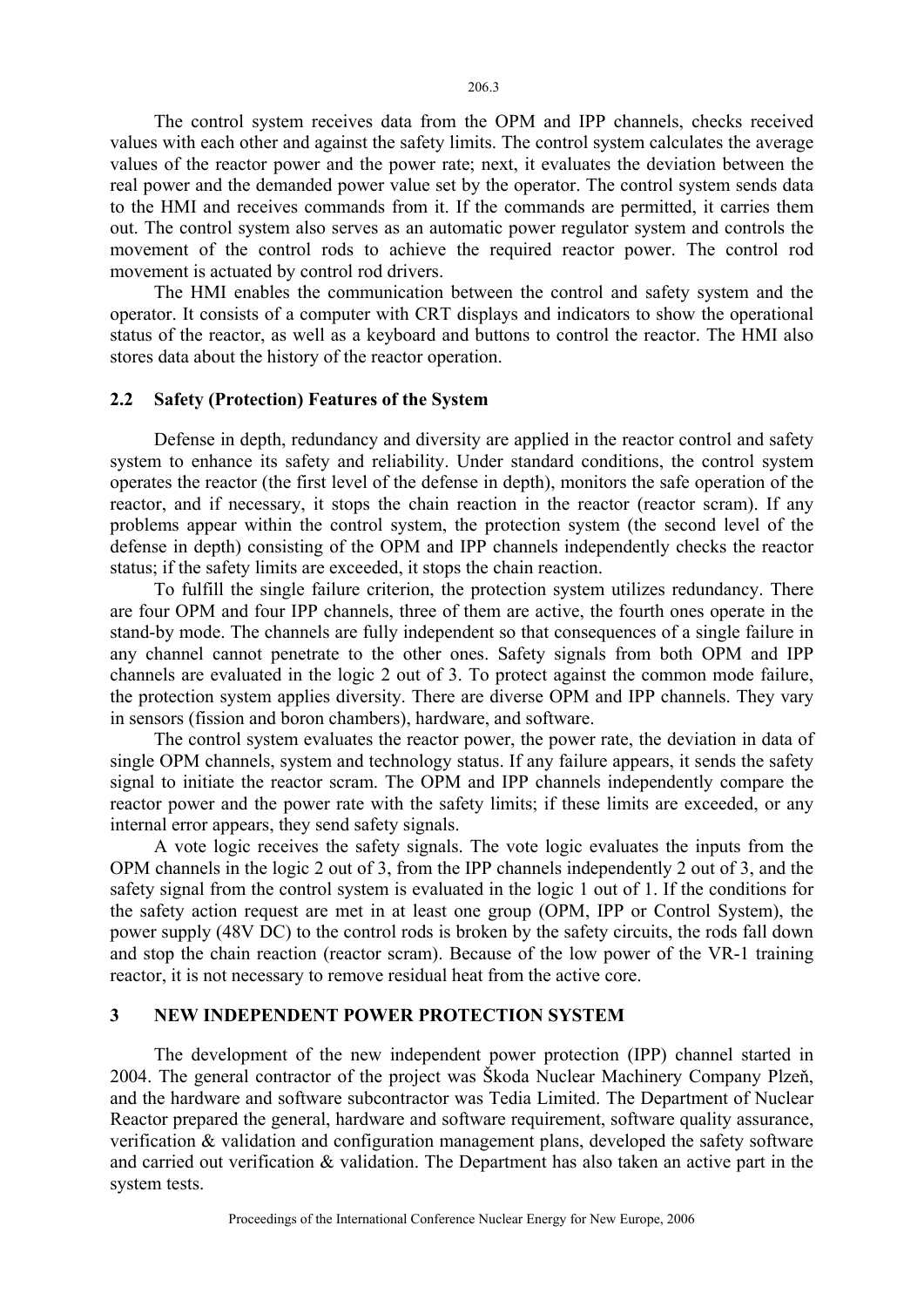The detailed hardware and software description of the new IPP channel contains literature [2]. This article is focused on the validation of the new IPP channel carried out at the Department.

#### **3.1 IPP Channel Validation**

The IPP validation tests finalized the IPP channel development. The first validation tests were accomplished non-active with simulated input signals instead of neutron chambers. After the successful non-active tests, the IPP channel was examined in the normal reactor operation.

The non-active validation tests were carried out by VXI and HPIB instruments controlled by PCs. The block diagram of the IPP validation system is shown in Figure 2. The arbitrary signal generator HPE1441A in a VXI rack provides pulses to simulate neutron flux (reactor power). The PC controls the VXI devices via a FireWire line. The pulse signal is modified by a simple electronic circuit to get small pulses comparable with the neutron chamber signal. The second PC (PC-NB) receives messages and sends commands (e.g. operational mode changes, setting of stricter safety and warning limits) from/to the IPP channel, and controls via the HPIB interface the HP34401A multimeter that monitors the safety relay status.



Figure 2: Block diagram of IPP validation tests

The software for validation test was prepared in the Agilent VEE development tool. Three programs were developed; the first one for generation of the simulated reactor power course, the second one for the pulse generator control and the third one for the communication with the IPP channel, the safety relay monitoring and the IPP channel status evaluation and control. Different reactor power courses were prepared for the validation tests – linear and step increase of the reactor power, linear and step increase of the power rate, quick and slow changes of the reactor power and the power rate. The IPP tests of the power and power rate measurement, the power and the power rate scrams were carried out for both standard and stricter warning and safety limits. The test with the step increase of reactor power is shown in Fig. 3 (yellow – 'row' neutron flux (power) from the chamber, blue – calculated power by the IPP channel, violet – calculated power rate, red – safety relay status). The figure presents the safety action initiation because of the power exceeding.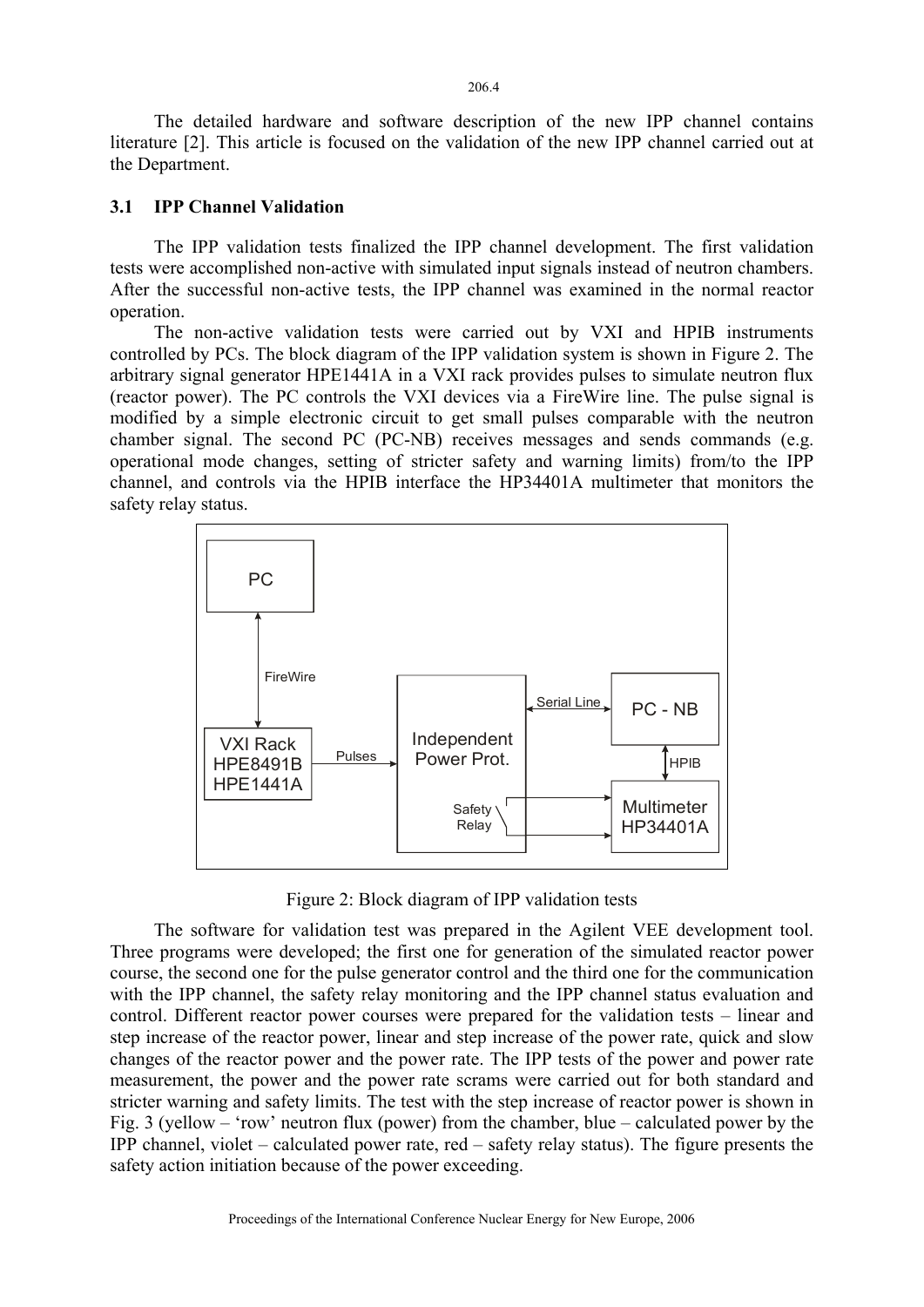After the successful simulation (non-active) tests, the IPP channel was tested active during the normal reactor operation. The safety functions of the channel were first tested with standard and then stricter safety limits. Finally, the IPP system was licensed by the Czech State Office for Nuclear Safety after detailed examination and installed into the VR-1 reactor I&C during the summer 2005.



Figure 3: Validation test with step increase of power

## **4 NEW OPERATIONAL POWER MEASURING SYSTEM**

The Operational Power Measuring (OPM) system of the VR-1 training reactor at Czech Technical University in Prague is a part of the reactor safety (protection) system (see chapter 2). The OPM channels receive signal from the wide range fission chambers RJ1300, evaluate it according to the reactor power in pulse or current range, calculate the reactor power and the power rate, and send the values to the reactor control system and to the adjacent individual display on the operator's desk of the HMI in the reactor control room. The channels also compare values of the power and the power rate with the safety limits, and if the limits are exceeded, the request for a safety action is sent to the vote logic. Next, the OPM channels send the calculated reactor power and power rate together with the system status, etc. to the control system.

The general contractor of the operational power measuring system upgrade is Škoda Nuclear Machinery Pilsen, the subcontracts are Tedia Pilsen and dataPartner České Budějovice. The Department of Nuclear Reactors prepared the OPM system requirements [3], provides experience with the neutron flux measurement and is going to co-operate during the verification & validation and the system licensing process.

## **4.1 OPM Channel Requirements**

The OPM channel requirements [3] were prepared by the Department of Nuclear reactors. The requirements consist of general, hardware and software requirements. The following list provides a summary of the OPM channel basic requirements divided into the operational and safety requirements.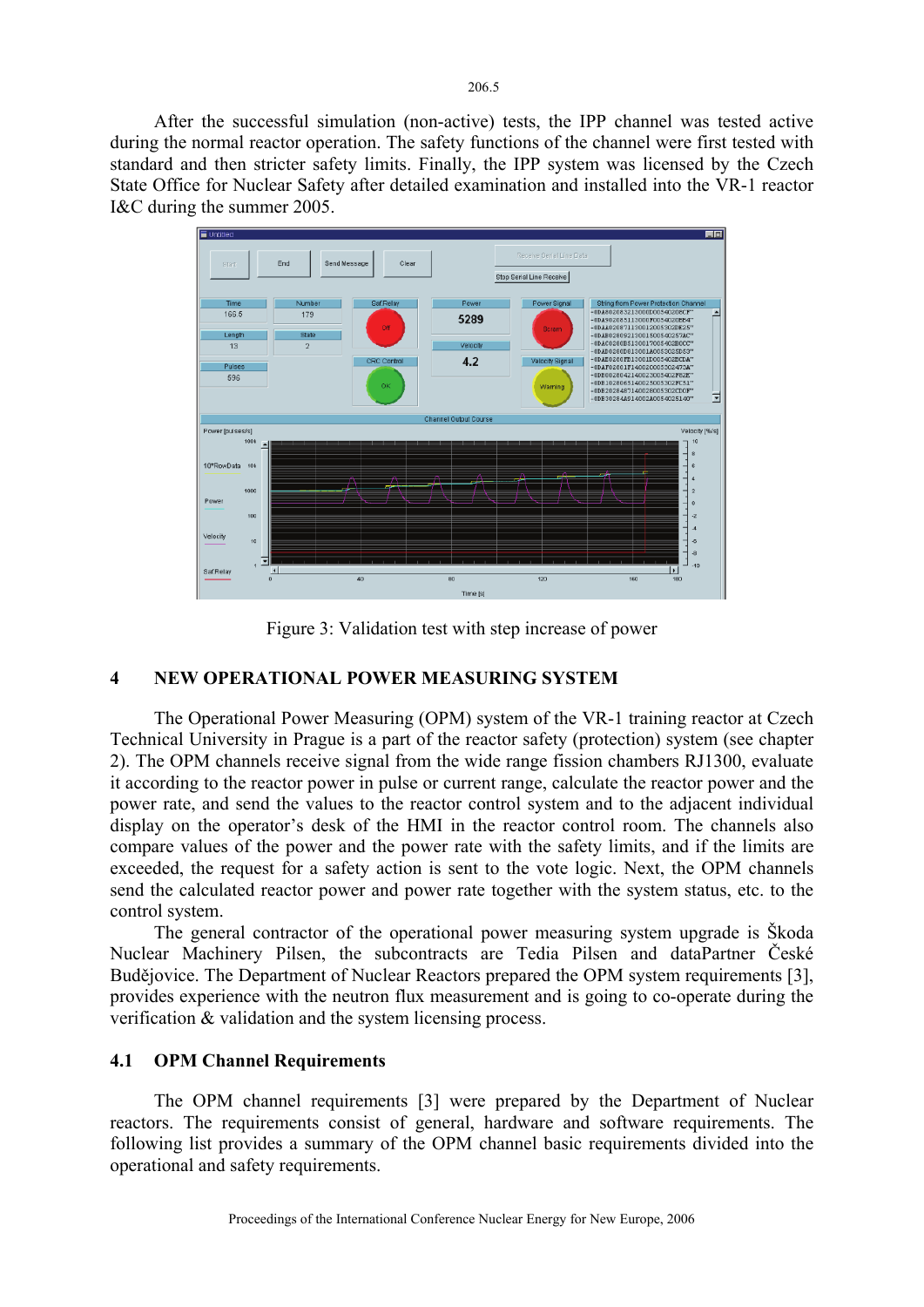#### 4.1.1 OPM Channel Operational Requirements

- evaluation of reactor power according to the pulse, current or Campbell data from the OPM channel analog section (used data range depends on the actual reactor power) with respect to data fluctuations, etc.
- evaluation of the power rate according to the pulse, current or Campbell data from the OPM channel analog section (used data range depends on the actual reactor power)
- sending the reactor power, the power rate, the status, etc. to the control system and the HMI individual display
- receipt and execution of commands from the control computer (safety limits changes only stronger values than default, operational modes changes, etc.)
- OPM channel operational modes control:
	- measuring analog data evaluation, the power and power rate calculations, safety and warning signals evaluation; safety relay control according to the safety signals evaluation
	- reserve analog data evaluation, the power and power rate calculations, safety and warning signals evaluation; safety relay switched off
	- test automatic or manual testing with simulated signals, hardware checks, memory checks, adjustable values checks, etc.; safety relay switched off
- communication with the control system fiber optics duplex serial communication, data messages integrity checks (e.g. CRC), communication from the control system must not negatively influence the OPM channel (functional isolation)
- communications to the individual display fiber optics simplex serial communication

## 4.1.2 OPM Channel Safety Requirements

- comparison of the calculated reactor power with warning and protection limits, evaluation of warning and safety signals, in the 'measuring' mode proper safety relay control else safety relay off
- comparison of the calculated power rate with warning and protection limits, evaluation of warning and safety signals, in the 'measuring' mode proper safety relay control else safety relay off
- system consistency and integrity checks, memory contents checks, adjustable values (high voltage, discrimination level, etc.) checks, watch-dog, etc; if any problem occurs then protection signal and safety relay switch off

## **4.2 OPM Channel Hardware**

The operational power protection channel consists of an analog and a digital section. The analog section processes the chamber signal and transforms it to be suitable for the digital section.

#### 4.2.1 Analog Section

The analog section processes the neutron chamber signal either in pulse, Campbell [4] or DC current ranges and provides signals proportional to the neutron flux density (reactor power). The block diagram of the analog section is in the Fig. 4.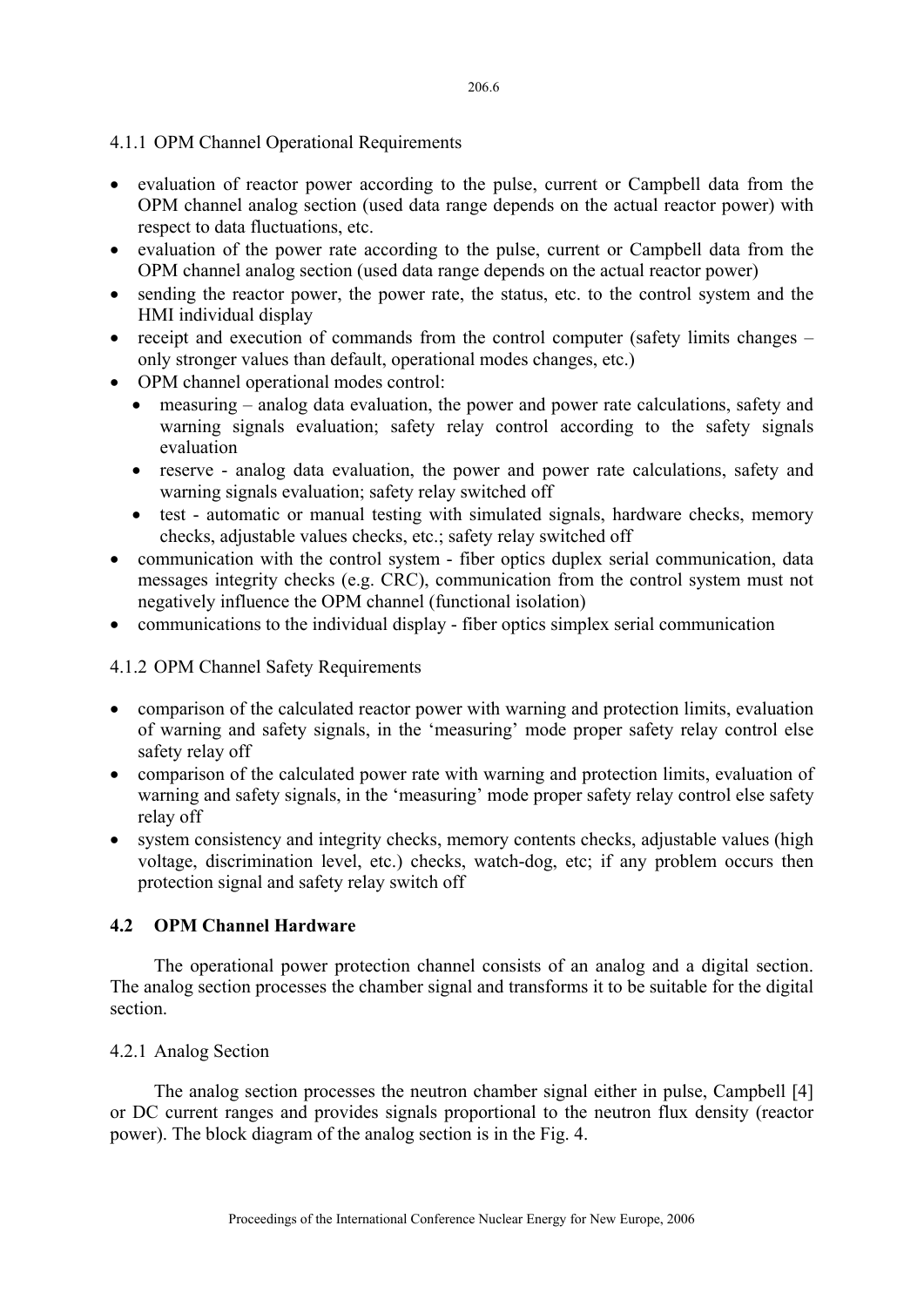

Fig. 4: Block scheme of the OPM channel analog section

## 4.2.2 Digital Section

The digital section of the OPM channel is based on a high quality industrial PC with an appropriate additional hardware – an input unit for reading data from analog section; a supervisory unit for the supervision of the OPM hardware and software; communication unit for communication with the control system, the control desk individual display and service computer; local display for the OPM status presentation and a safety relay to control the safety circuits. The block diagram of the OPM channel digital section is in the Fig. 5.





## **4.3 OPM Channel Software Quality Assurance**

The OPM channel software has to fulfill quality requirements for the safety (protection) systems of nuclear facilities; quality assurance, configuration management, verification and validation activities must fulfill respected standards and guides [5]. The computer operating system is going to be the reputable system Phar Lap, the software is going to be coded in the C Language with respect to [6]. Corresponding software life cycle documentation has to be delivered together with the software.